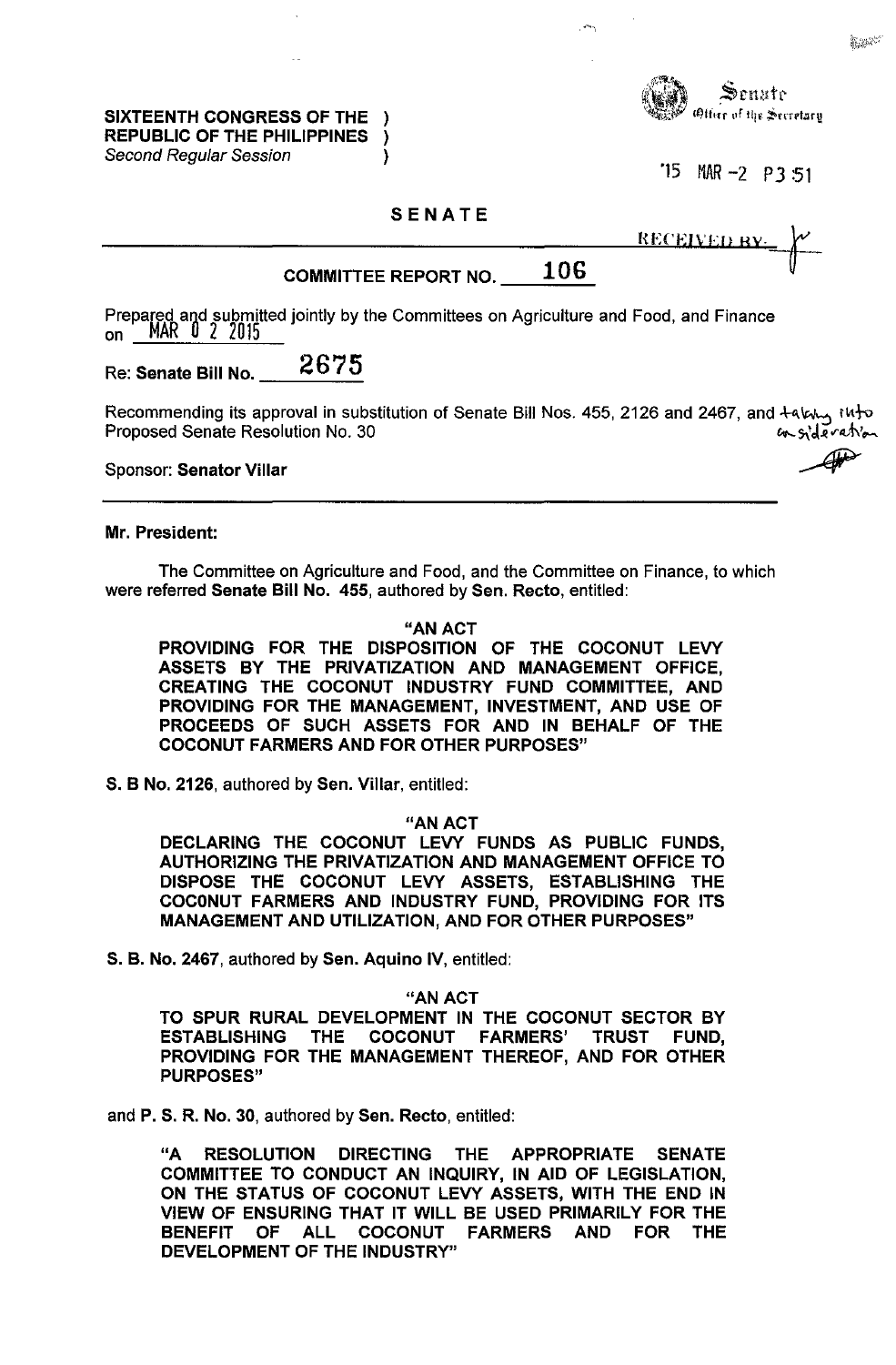have considered the same and have the honor to report back to the Senate with the recommendation that the attached bill, Senate Bill No. **2675,** entitled:

"AN ACT

DECLARING THE COCONUT LEVY ASSETS AS A TRUST FUND, PROVIDING FOR ITS MANAGEMENT AND UTILIZATION. PROVIDING FOR ITS MANAGEMENT AND UTILIZATION, AUTHORIZING THE PRIVATIZATION AND MANAGEMENT OFFICE TO DISPOSE THE COCONUT LEVY ASSETS, AND FOR OTHER PURPOSES

 $+$  alcing  $\int h f v \, dv$  were  $d$  fresh on

be approved in substitution of Senate Bill Nos. 455, 2126 and 2467, and Proposed Senate Resolution No. 30, with Senators Recto, Villar, and Aquino IV as authors thereof.

Respectfully submitted,

SEN. FRANCIS "CHIZ" G. ESCUDERO Chair, Committee on Finance

 $/h\gamma h$  VW

SEN. CYNTHIA A. VILLAR Chair, Committee on Agriculture and Food; Member, Committee on Finance

*U/ftAfL--*

SENG<br>Vice-Ch<br>and Foc<br>Finance N//GRACE POE Vice Chair, Committee on Agriculture and Food; Member, Committee on Finance

SEN. ALAN PETER S. CAYETANO Majority Leader; Vice-Chair, Committee on Agriculture and Food

SEN. SERGIO R. OSMEÑA III Vice-Chair, Committee on Finance

MEMBERS:

SEN. LOREN LEGARDA Committees on Agriculture and Food, and Finance

SEN. SONNY ANGARA Committees on Agriculture and Food, and Finance

SEN, MARIA LOURDES NANCY S. BINAY Committees on Agriculture and Food. and Finance

SEN. ANTONIO *"SONNY"* F. TRILLANES IV Committee on Agriculture and Food

Committees  $\phi$ n Agnculture and Food, and Finan SEN. FERDINAND R. MARCOS JR.

SEN. PAOLO BENIGNO "BAM" AQUINO IV Committee on Agriculture and Food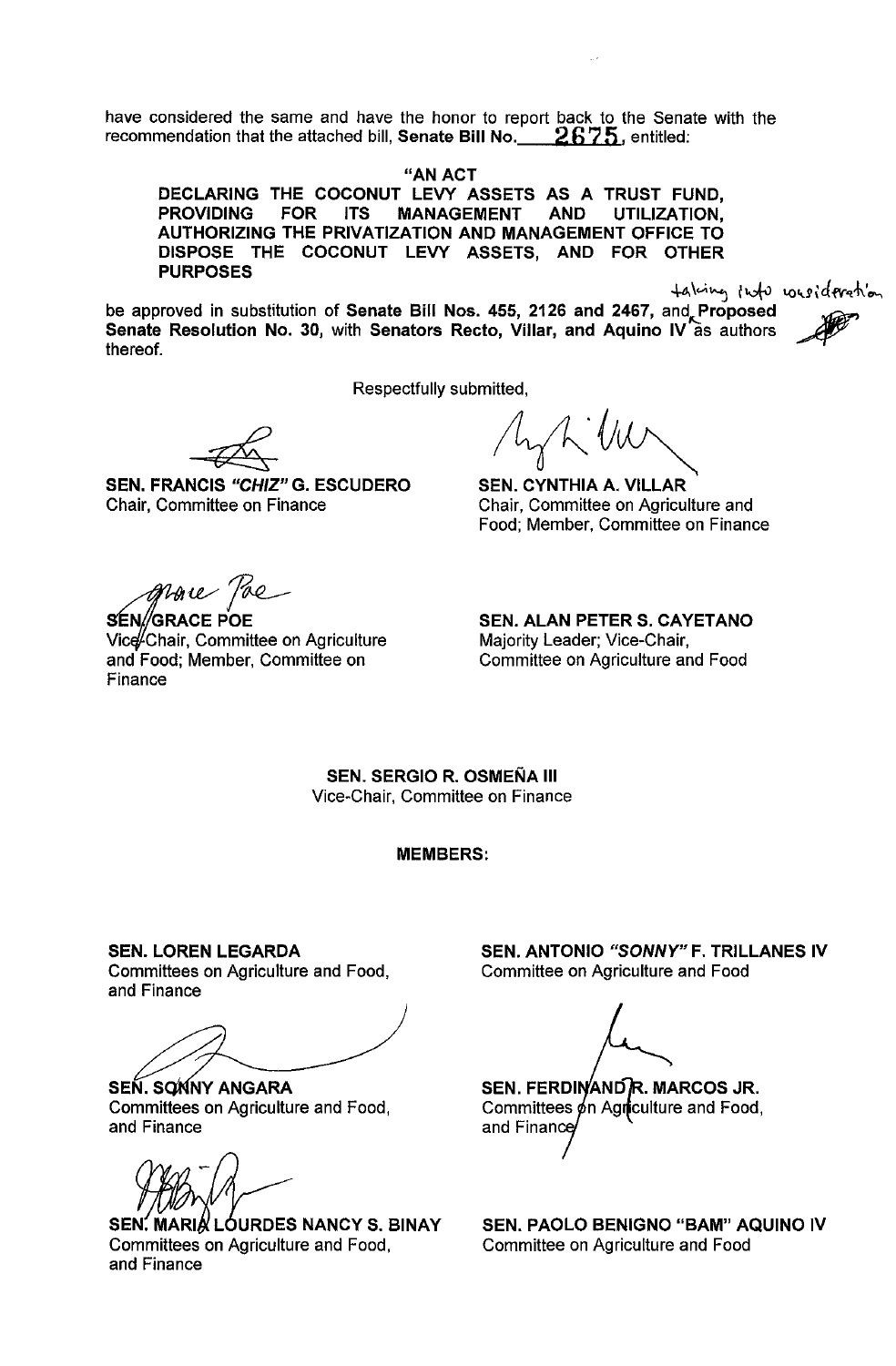SEN. GREGORIO B. HONASAN II Committee on Agriculture and Food

SEN. RAMON BONG REVILLA JR. Committee on Finance

 $A.\n$ inun $M_J$ SEN. AQUILINO "KOKO" PIMENTEL III<br>Committee on Finance  $\overline{~}$ 

SEN?MANUEL *"L/TO"* M. LAPID Committee on Finance

SEN. JINGGOY EJERCITO ESTRADA Committee on Finance

(

SEN. JOSEPH VICTOR G. EJERCITO Committees on Agriculture and Food, and Finance

SEN. JEOFISTO L. GUINGONA III Committee on Finance

SEN. PIA S. CAYETANO Committee on Finance

SEN. MIRIAM DEFENSOR SANTIAGO Committee on Finance

to interpollate

**SEN. VICENTE C. SOTTO III**<br>SEN. VICENTE C. SOTTO III<br>Acting Majority Leader Memb TO III Acting Majority Leader, Member, Committee on Finance

EX-OFFICIO MEMBERS:

SEN. JUAN PONCE ENRILE Minority Leader

SEN. ALAN PETER S. CAYETANO Majority Leader

SEN. RALPH G. RECTO Senate President Pro-Tempore

HON. FRANKLIN M. DRILON Senate President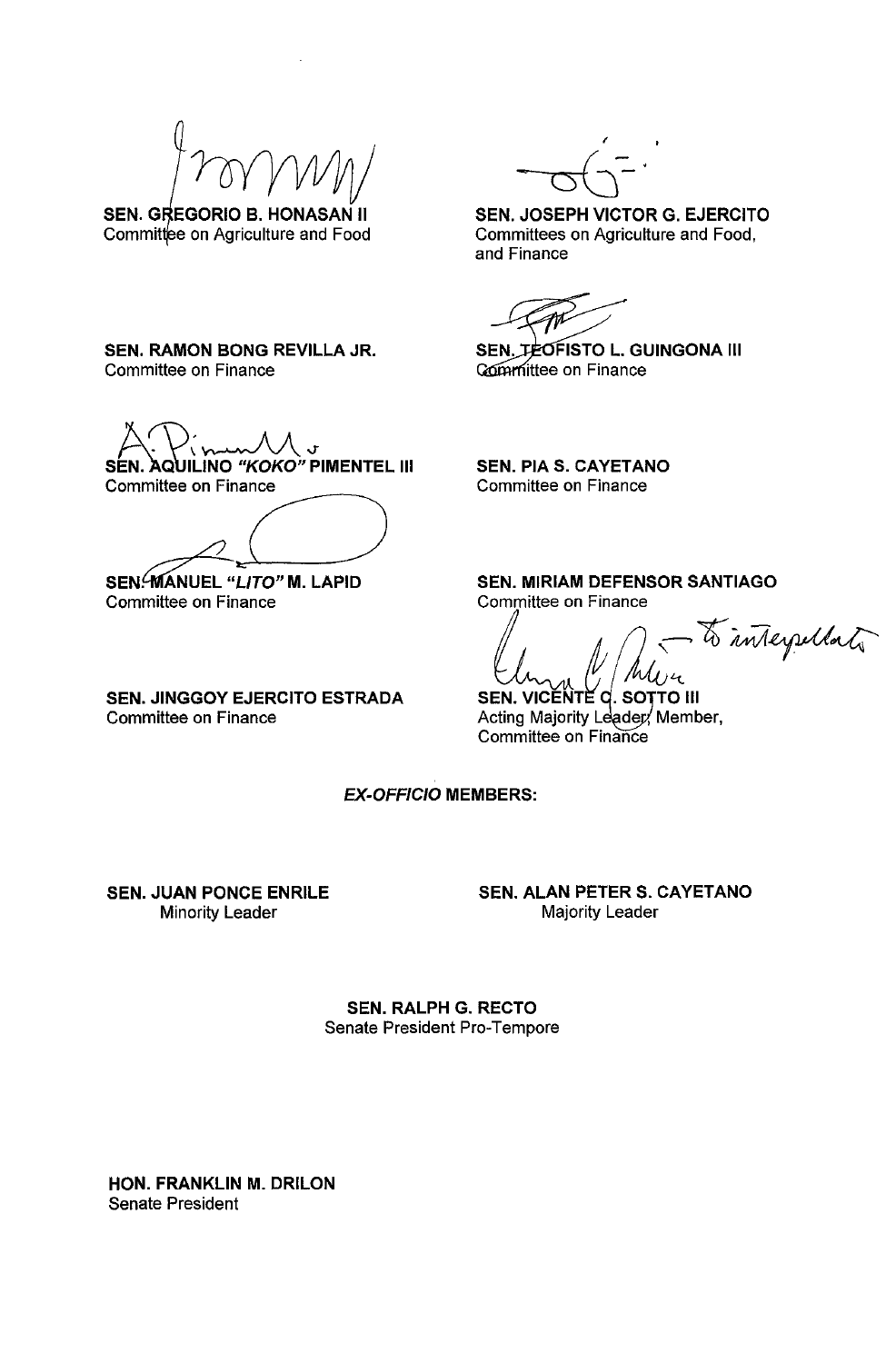SIXTEENTH CONGRESS OF THE REPUBLIC OF THE PHILIPPINES Second Regular Session



"15 I1AR-2 P3:51

## SENATE

) ) )

RECEIVED BY:

Senate Bill No.  $2675$ (In Substitution of Senate Bill Nos. 455, 2126, and 2467, and Proposed Senate Resolution No. 30)

Prepared and submitted jointly by the Committees on Agriculture and Food, and Finance, with Senators Recto, Villar, and Aquino IV as authors thereof

#### AN ACT

DECLARING THE COCONUT LEVY ASSETS AS A TRUST FUND, PROVIDING<br>FOR ITS MANAGEMENT AND UTILIZATION. AUTHORIZING THE ITS MANAGEMENT AND UTILIZATION, AUTHORIZING THE PRIVATIZATION AND MANAGEMENT OFFICE TO DISPOSE THE COCONUT LEVY ASSETS, AND FOR OTHER PURPOSES

Be it enacted by the Senate and the House of Representatives of the Philippines in Congress assembled:

1 **SECTION 1. Short Title.** - This Act shall be known as the "Coconut Farmers"

2 and Industry Development Act of 2015".

**SEC. 2. Declaration of Policy.** - It is hereby declared the policy of the State

4 to consolidate the benefits due to coconut farmers, especially the poor and

5 marginalized, under various statutes and to expedite the delivery thereof in order to

6 attain a balanced, equitable, integrated and sustainable growth and development of

 $\mathbf{I}$ 

7 the coconut industry.

8

- 9 Definition of Terms
- 10 **SEC. 3. Definition of Terms.** The following terms shall mean:
- 11 (a) "CIIF" shall refer to the Coconut Industry Investment Fund created by virtue 12 of Presidential Decree 1468;

13 (b) "CIIF - Oil Mills Group" shall refer to the CIIF companies, namely, Southern Luzon Coconut Oil Mills; Cagayan de Oro Oil Co. Inc.; lIigan Coconut Industries, Inc.; San Pablo Manufacturing Corp.; Granexport Manufacturing Corp.; and Legaspi Oil Co, Inc.;

**Military**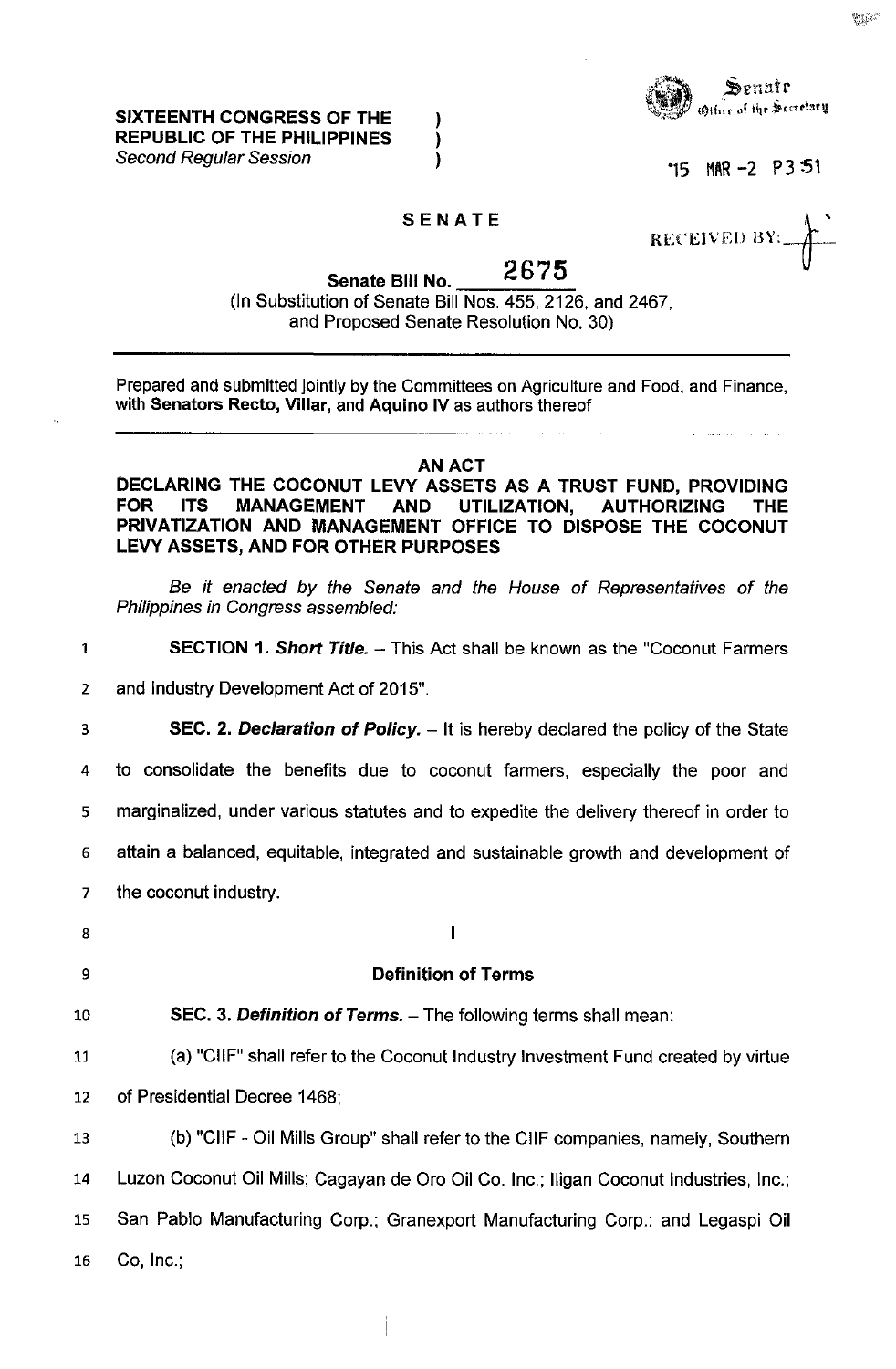1 (C) "CIIF Holding Companies" shall refer to the fourteen (14) holding 2 companies; namely: Anglo Ventures Corporation; ACS Investors, Inc.; Arc Investors, 3 Inc.; AP Holdings, Inc.; Fernandez Holdings, Inc.; First Meridian Development, Inc.; 4 Randy Allied Ventures, Inc.; Rock Steel Resources, Inc.; Roxas Shares, Inc.; San 5 Miguel Officers Corp., Inc.; Soriano Shares, Inc.; Te Deum Resources, Inc.; Toda 6 Holdings, Inc.; and Valhalla Properties Limited, Inc.;

7 (d) "CIIF SMC Block Shares" shall refer to the 33,133,266 shares of stock in 8 San Miguel Corporation (SMC), sequestered by the PCGG in April 1986 and 9 representing 31% of the total outstanding capital stock of SMC;

10 (e) "Converted SMC 1 Preferred Shares" shall refer to that portion of the CIIF 11 SMC Block Shares covering 753,848,312 preferred shares of stock in SMC and 12 representing 24% of the outstanding capital stock of SMC;

13 (f) "Coconut Levy Assets" shall refer to any and all kinds of property, whether 14 real or personal, tangible or intangible, wherever situated, which have been acquired 15 through the Coconut Levy Funds as defined in this Section, including those assets 16 that may be recovered in favor of the government, as well as the fruits, or income 17 therefrom, including those acquired in exchange or substitution thereof,

18 This shall include, among others, the following:

19 i. The 72.2% shares of United Coconut Planters Bank's (UCPB's) 20 outstanding capital stock;

21 **ii.** The CIIF - Oil Mills Group;

22 **iii.** The CIIF Holding Companies; and

23 iv. The CIIF SMC Block Shares;

24 (g) "Coconut Levy Funds" shall refer to various funds generated from levies, 25 taxes, charges, and other fees exacted or imposed pursuant to or in connection with 26 the sale of copra rececada or its equivalent in other coconut products, and collected 27 for the most part from coconut farmers, planters, millers, refiners, processors,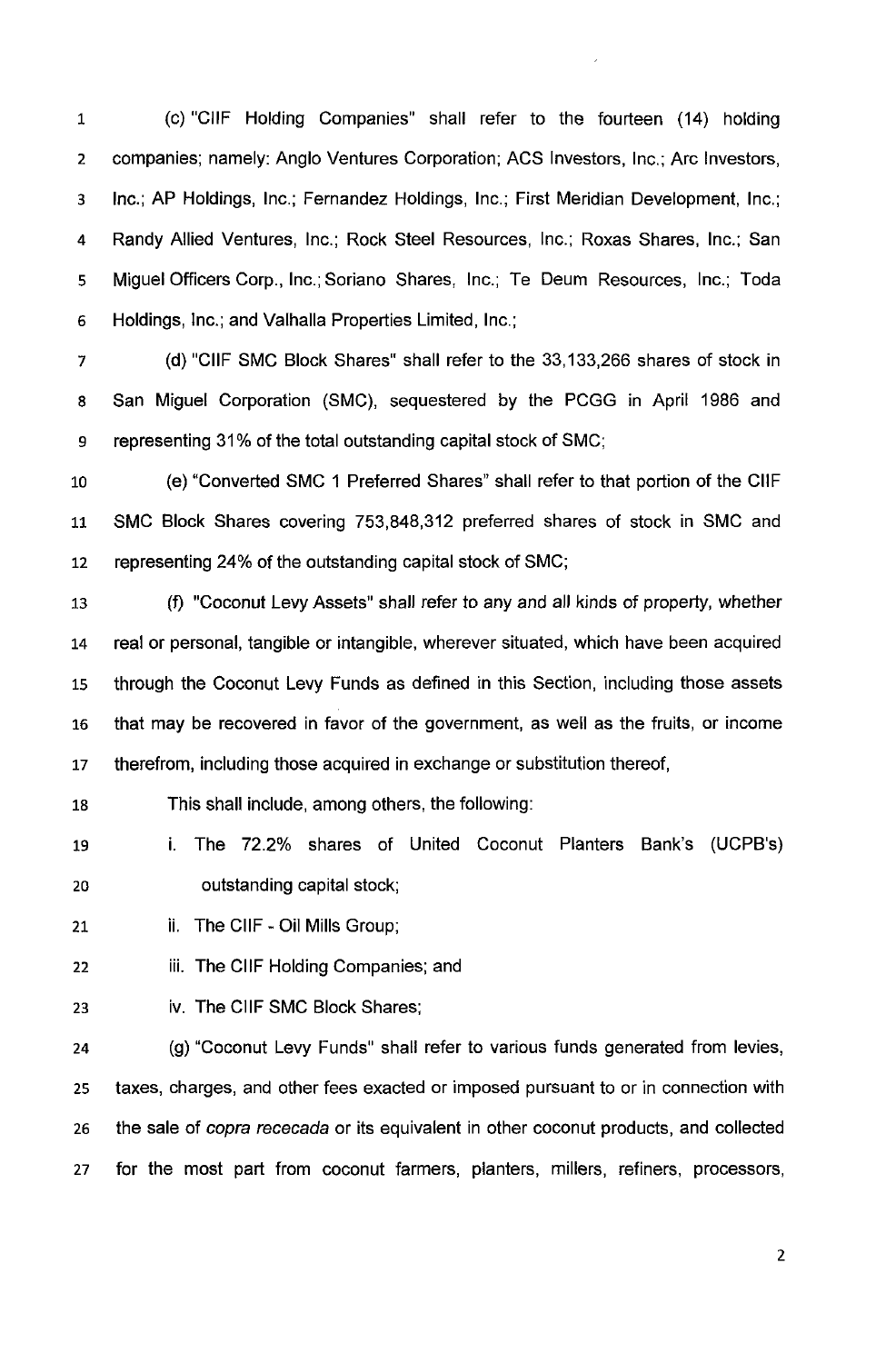1 exporters, desiccators and other end-users of copra rececada or its equivalent in other coconut products.

Specifically, the term shall refer to any or all of the following:

- i. The Coconut Investment Fund created under Republic Act No. 6260;
- 5 ii. The Coconut Consumers Stabilization Fund, later renamed as the Coconut Industry Stabilization Fund, created under Presidential Decree No. 276;
- iii. The Coconut Industry Development Fund created under Presidential Decree No. 582;
- v. The Coconut Industry Investment Fund created under Presidential Decree 10 No. 1468; and
- 11 vi. The Coconut Reserve Fund under Presidential Decree No. 1468 and Presidential Decree No. 1842.
- 13 (h) "Committee" shall refer to the Coconut Farmers and Industry Trust Fund Committee created under Section **11** of this Act;
- (i) "PMO" shall refer to the Privatization and Management Office organized 16 under Article **III** of Executive Order No. 323 (S. 2001);
- 17 G) "PCA" shall refer to the Philippine Coconut Authority, created under Presidential Decree 232 (S. 1973) as amended by Presidential Decree 1468 (S. 1978);
- 20 (k) "PCGG" shall refer to the Presidential Commission on Good Government, created under Executive Order No.1 (S. 1986);

(I) "Plan" shall refer to the Coconut Farmers and Industry Development Plan, to be prepared under Section 17 of this Act;

(m)"President" shall refer to the President of the Republic of the Philippines;

(n) "Trust Fund" shall refer to the Coconut Farmers and Industry Trust Fund declared under Section 6 of this Act;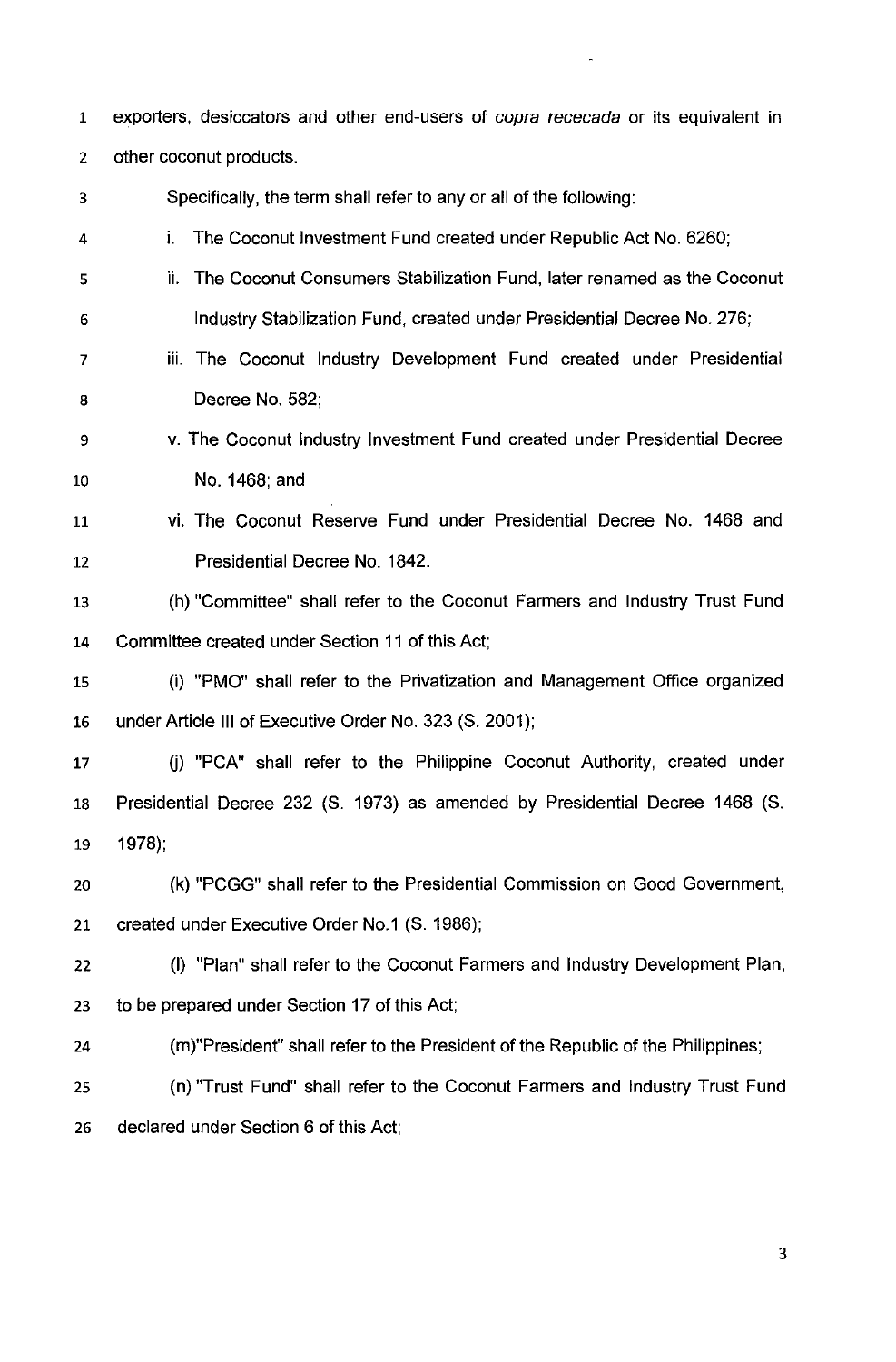1 (0) "Trust Income" shall refer to the income, interest earnings, and other monetary benefits, realized by and accruing to the Trust Fund or any portion thereof; 3 and

(p) "Trust Principal" shall refer to (i) the initial Trust Principal composed of the proceeds from the redemption of the Converted SMC 1 Preferred Shares, dividends declared, paid, or issued on the Converted SMC 1 Preferred Shares, and all income or interest derived therefrom as of the effectivity of this Act; and any other cash Coconut Levy Asset deposited in the Bureau of Treasury and UCPB as administrator 9 of the CIIF; (ii) any and all proceeds of privatization of the Coconut Levy Assets remitted thereto by the Privatization and Management Office, and (iii) proceeds of privatization of any or all properties or assets conveyed by any person, group or entity to the Committee, from time to time, as provided in Section 8 hereof.

- $\blacksquare$ 13 III
- 

# **Audit and Reconveyance of Coconut Levy Assets**

**SEC. 4. Audit and Inventory of Coconut Levy Assets.** - Upon the effectivity of this Act, the Commission on Audit (COA), in coordination with the PCA and the PCGG, shall conduct a complete accounting and inventory of the Coconut Levy Assets. The audit shall determine and ascertain the amount, value, description and nature of such funds, properties, assets, records, choses in action, and other rights, claims, or causes **of** action pertaining thereto. Likewise, the COA shall conduct an audit of all investments, disbursements or expenditures arising from Coconut Levy Funds.

Within one hundred twenty (120) days from the effectivity of this Act, the COA shall submit to the Committee its audit report, together with a complete list of Coconut Levy Assets and their valuation, and the empirical basis and the methodologies employed for the said valuation.

The Committee shall, within fifteen (15) days from its receipt of the audit report, publish the same in at least two (2) newspapers of national circulation.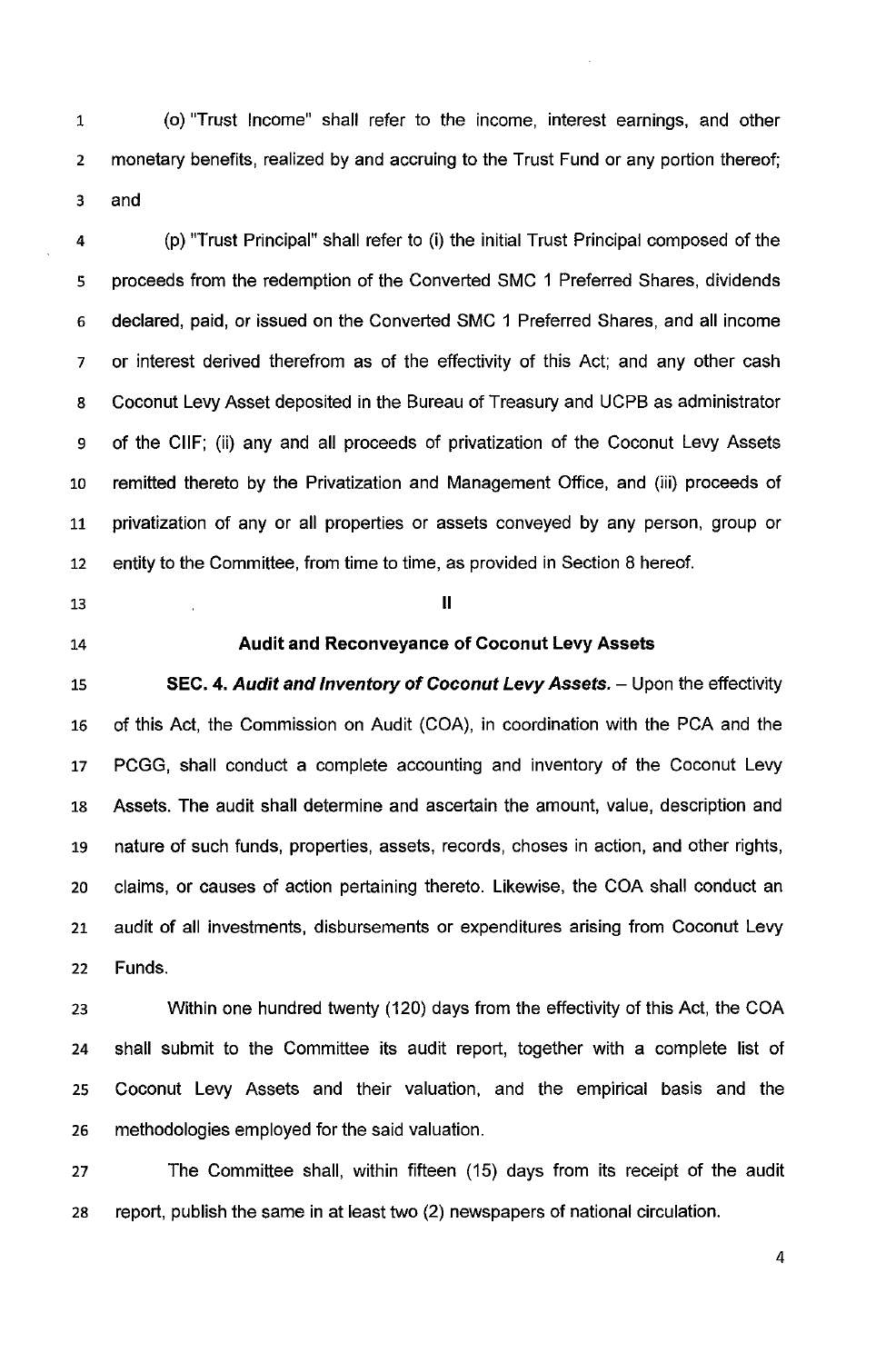1 Nothing herein shall be construed as preventing the PMO from procuring a 2 third-party appraisal of any of the Coconut Levy Assets prior to or in the course of 3 preparing the privatization or disposition plans for the said assets.

4 SEC. 5. Reconveyance of Coconut Levy Assets. - Immediately upon the 5 effectivity of this Act, the PCGG, the government representatives to the boards of 6 sequestered/surrendered corporations, and any government agency or person 7 having any Coconut Levy Asset in its administration, authority, custody or control, 8 shall perform or cause the performance of the following:

9 (1) reconvey title to the Republic of the Philippines over the Coconut Levy 10 Assets;

11 (2) deliver all stock certificates and other evidence of ownership to the Bureau 12 of Treasury for safekeeping; and

13 (3) deposit all cash Coconut Levy Assets in the Trust Fund.

 $\blacksquare$ 14  $\blacksquare$ 

#### 15 Coconut Farmers and Industry Trust Fund

16 SEC. 6. The Coconut Farmers and Industry Trust Fund. - The Coconut Levy Assets are hereby declared a trust fund to be known as the "Coconut Farmers and Industry Trust Fund," herein referred to as the "Trust Fund," which shall be capitalized, managed, utilized and accounted for in the manner provided in this Act.

20 **SEC. 7. Purpose of the Trust Fund.** - The Trust Fund shall be used 21 exclusively for the development of the coconut industry for the ultimate benefit of 22 coconut farmers and farm workers.

23 SEC. 8. Capitalization of the Trust Fund.  $-$  The proceeds from the 24 redemption of the Converted SMC 1 Preferred Shares, dividends declared, paid, or 25 issued on the Converted SMC 1 Preferred Shares, and all income or interest derived 26 therefrom as of the effectivity of this Act; and any other cash Coconut Levy Asset 27 deposited in the Bureau of Treasury and UCPB as administrator of the CIIF shall 28 form part of the initial capital of the Trust Fund. For this purpose, any provision of law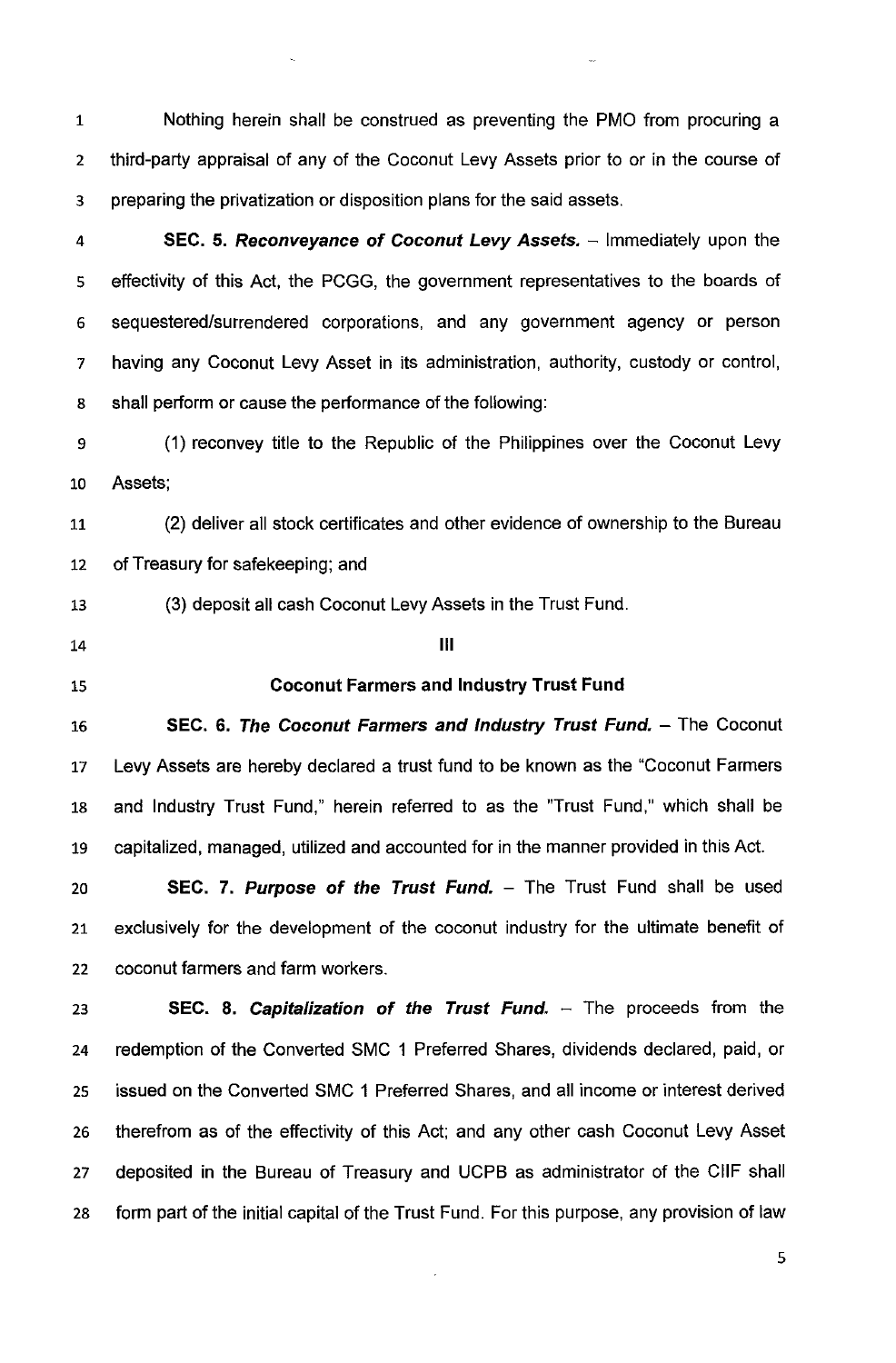1 to the contrary notwithstanding, the BTr and UCPB shall directly release any and all 2 monies to the Trust Fund.

V.

 $\epsilon_{\rm{obs}}$ 

3 The Trust Fund shall thereafter be augmented with all proceeds of 4 privatization/disposition of the Coconut Levy Assets remitted directly thereto by the 5 PMO in accordance with this Act, and any and all forms of income, interests, 6 earnings, yields, or any monetary benefit derived therefrom prior to the 7 privatization/disposition of these Coconut Levy Assets.

8 Nothing in this Act shall be understood to prevent or prohibit any person, 9 group or entity from conveying to the Committee other properties and/or additional 10 assets either for the use of the coconut industry, or for purposes of privatization, in 11 which case, the proceeds of such privatization shall form part of the Trust Fund.

12 No portion of the Trust Fund shall accrue to the general fund of the National 13 Government.

# 14 SEC. 9. Management and Utilization of the Trust Fund and Trust Income.

15 - The Trust Principal shall be preserved and maintained at all times and, for this 16 purpose, shall be invested only in Philippine government securities. Only the Trust 17 Income shall be used for the implementation of the Plan and for the payment of 18 expenses allowed under this Act: Provided, That, for purposes of the initial 19 implementation of the Plan and its programs and projects, and to fund the allowable 20 expenses under this Act, pending the accrual of or availability of the Trust Income, 21 the Committee is hereby authorized to use a portion of the Trust Principal which shall 22 in no case exceed five percent (5%) of the amount constituting the initial capital of the 23 Trust Fund.

24 For the initial year, the amount of Fifty Million Pesos (PhP50,OOO,OOO.OO), to 25 cover expenses of the Committee in connection with the discharge of its 26 responsibilities, and expenses for the conduct of an audit and inventory of Coconut 27 Levy Assets, and formulation of the Plan, is hereby authorized to be charged against 28 the five percent (5%) portion of the initial capital of the Trust Principal permitted to be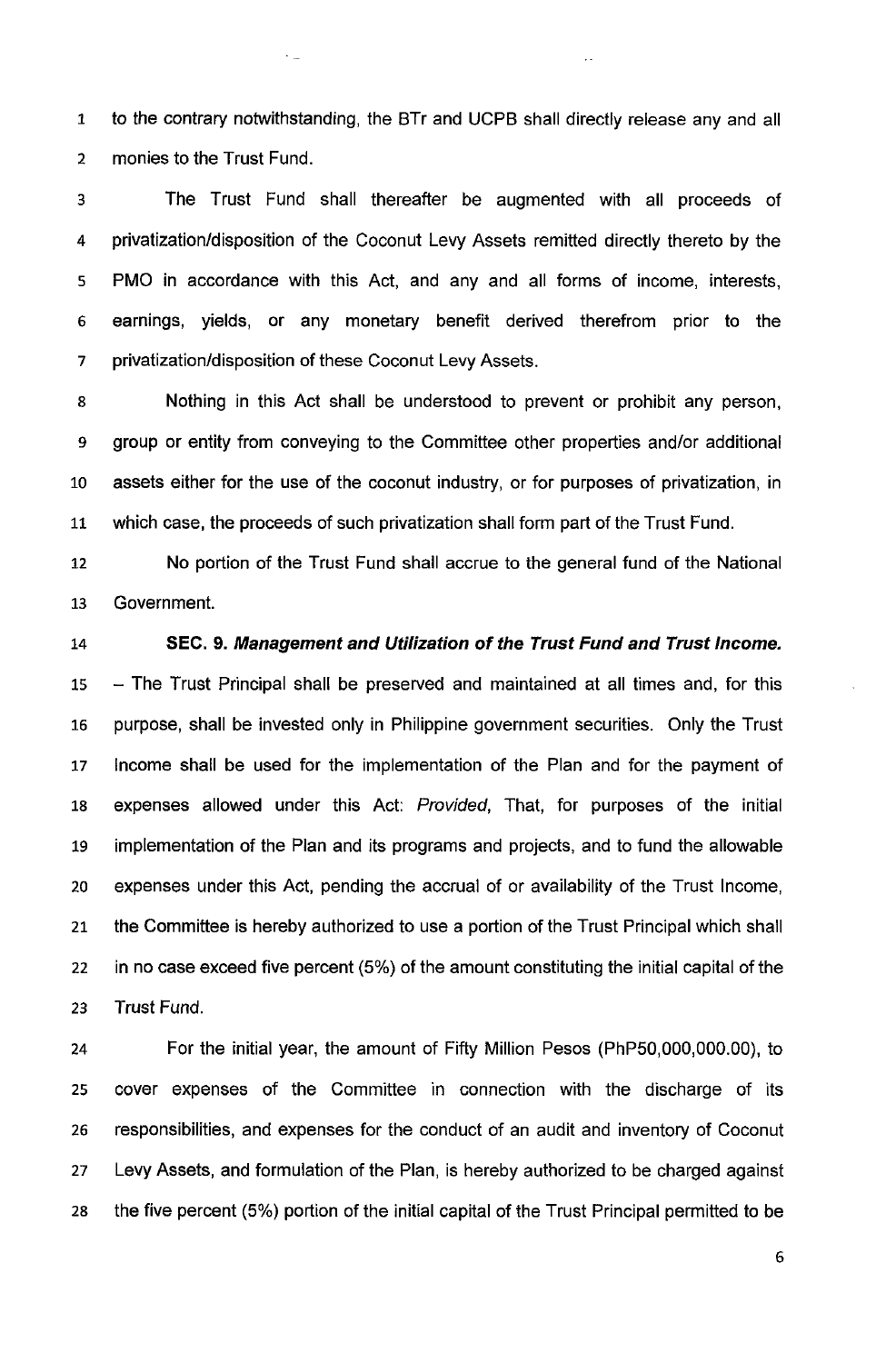1 used. For the succeeding years, not more than three percent (3%) of the Trust 2 Income accruing during the immediately preceding year shall be used to cover for 3 annual expenses of the Committee. If the expenses in any year are less than the 4 maximum amount permissible, the difference shall not be availed of as additional 5 expenses in the following years.

6 To fund the expenses of the PMO for the first year in the discharge of its 7 functions for the privatization or disposition of the Coconut Levy Assets, the 8 Committee is hereby authorized to approve advances and/or reimbursements to the 9 PMO in the amount of not more than Fifty Million Pesos (PhP50,OOO,OOO.OO), which 10 shall likewise be charged against the five percent (5%) portion of the initial capital of 11 the Trust Fund.

12 Temporary investment of the Trust Principal shall not be construed as 13 disbursement of funds.

14 All fund releases approved by the Committee shall be released directly to the 15 implementing agencies.

16 **SEC. 10. Designation of the Bureau of Treasury as Depository of the**  *17* **Trust Fund.** - Any law to the contrary notwithstanding, the Bureau of Treasury is 18 hereby designated as the depository of the Trust Fund, which shall (i) invest the Trust 19 Fund in Philippine government securities; (ii) release funds directly to the 20 implementing agencies upon the instruction of the Committee; (iii) account for the 21 utilization and investment of the Trust Fund and (ii) exercise the tasks, functions and 22 duties determined and established by the Committee.

#### 23 **IV**

## 24 **Coconut Farmers and Industry Trust Fund Committee**

25 **SEC. 11. Creation of the Coconut Farmers and Industry Trust Fund**  *26* **Committee.** - There **is** hereby created the Coconut Farmers and Industry Trust Fund 27 Committee which shall be attached to the Office of the President.

28 The Committee shall have the following powers and functions: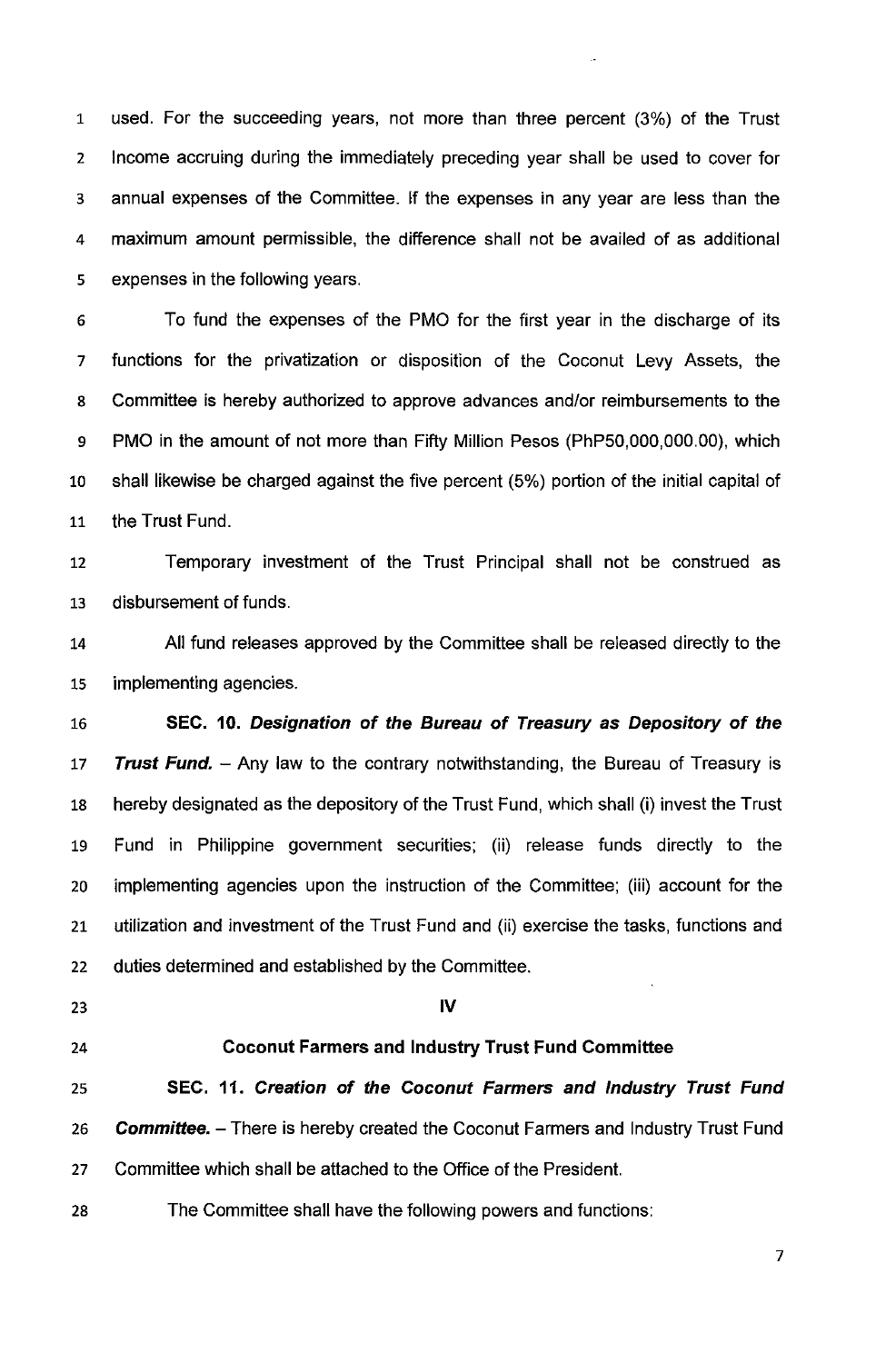1 (1) Direct, supervise and coordinate the Implementation of the Coconut Farmers and Industry Development Plan;

3 (2) Approve disbursements from the Trust Income and from the five percent 4 (5%) of the initial capital of the Trust Principal;

(3) Arrange for the transfer of the Coconut Levy Assets to the National Government and/or to the Privatization and Management Office for privatization or disposition;

8 (4) Establish guidelines for the privatization or disposition of the Coconut Levy 9 Assets by the PMO;

10 (5) Approve, or disapprove, on behalf of the National Government and without 11 need of any further approval by, or other action from any other govemment institution or agency, the sale or disposition of the Coconut Levy Assets identified for disposition or privatization, in each case on terms and to purchasers recommended by the PMO: Provided, That neither the Committee itself, nor any of its members, shall undertake the marketing of any such assets, participate in the negotiation for their sale, or make 16 the sale itself, nor yet bring about any situation which may give rise to a conflict of interest;

(6) Exercise on behalf of the National Government all rights and incidents of ownership with respect to such assets, including the right to vote, whether directly or through duly authorized nominees, shares of stock held in the name of the National Government;

(7) Approve the financial requirements of the PMO in relation to its functions set forth in this Act, including its annual budget for operations, management and disposition of the Coconut Levy Assets transferred and entrusted under its care; which shall not be more than three percent (3%) of the Trust Income of the preceding year;

27 (8) Appoint, transfer, remove for cause, personnel of the Committee, and fix 28 their remuneration in accordance with the Salary Standardization Law; and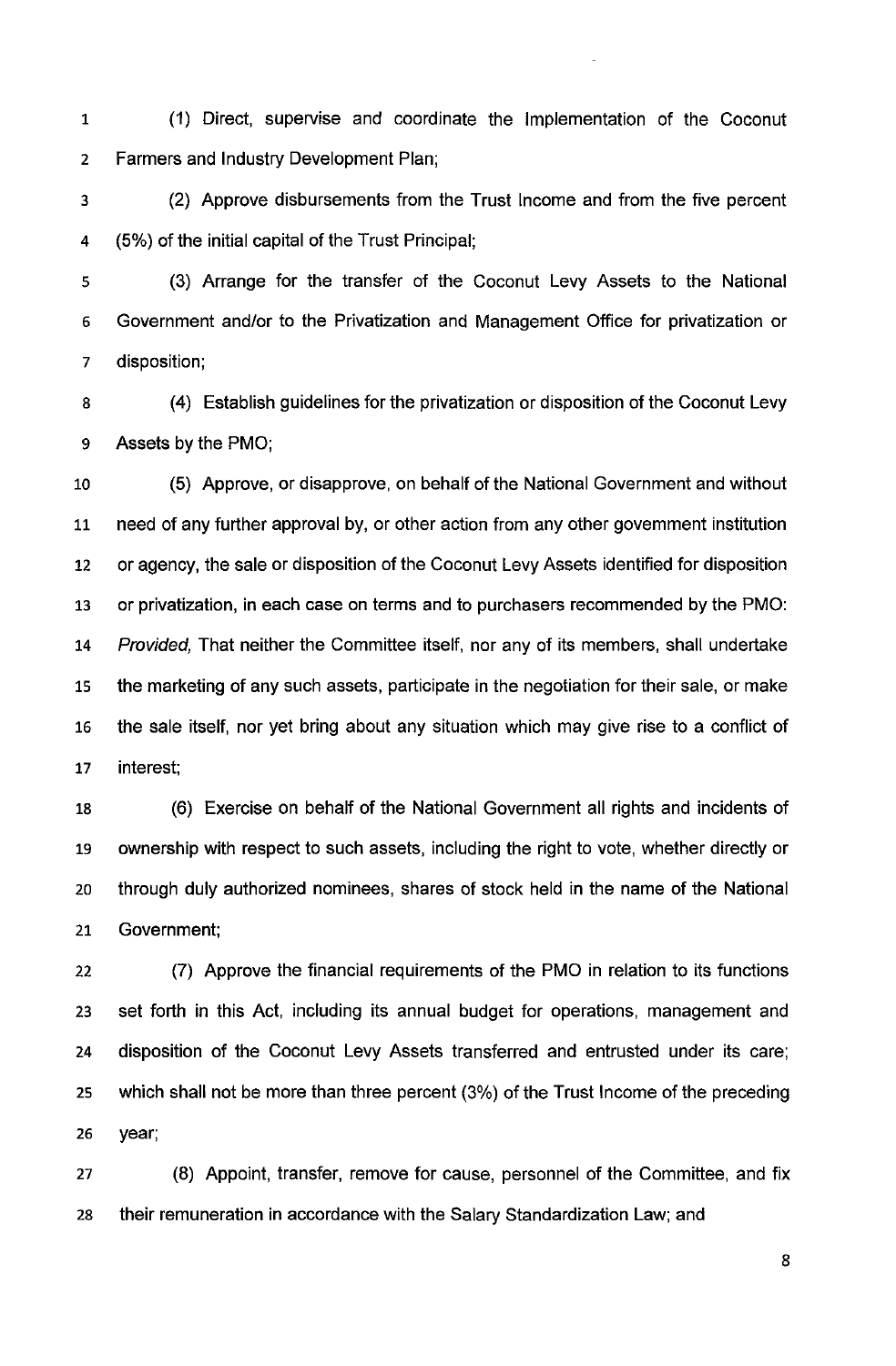1 (9) Exercise such other incidental powers and functions as may be necessary to attain the objectives of this Act.

**SEC. 12. Composition.** - The Committee shall be composed of the Secretary of Agriculture as Chairman, the Secretary of Finance as Vice-Chairman, the Directors General of the National Economic and Development Authority, the Administrator of the Philippine Coconut Authority, and five (5) representatives from the coconut farmers sector.

8 The five (5) representatives from the coconut farmers sector shall be appointed by the President from a list of nominees, containing at least eight (8) names, submitted by the PCA, pursuant to a selection process under Section 24 of 11 this Act. They shall each hold a term of three (3) years, and may be reappointed once. Any appointment to fill the vacancy in the Committee arising from death, 13 removal, retirement or resignation shall be made only for the unexpired term.

**SEC. 13. Ex Officio Alternates.** - The ex officio members of the Committee may designate their respective altemates who shall be the officials next-in-rank to 16 them and their acts shall be considered the acts of their principals.

**SEC 14. Executive Director of the Committee.** - The President, upon 18 recommendation of the Committee, shall appoint an Executive Director who shall have the following powers and functions:

a) Execute, administer and implement the plans and programs approved or promulgated by the Committee;

b) Direct and supervise officials, employees, representatives and agents for the Committee;

c) Prepare an annual report on the activities of the Committee **at** the close of each fiscal year and to submit a copy thereof to the President and Congress;

d) Keep and maintain official records and reports of the proceedings of the Committee;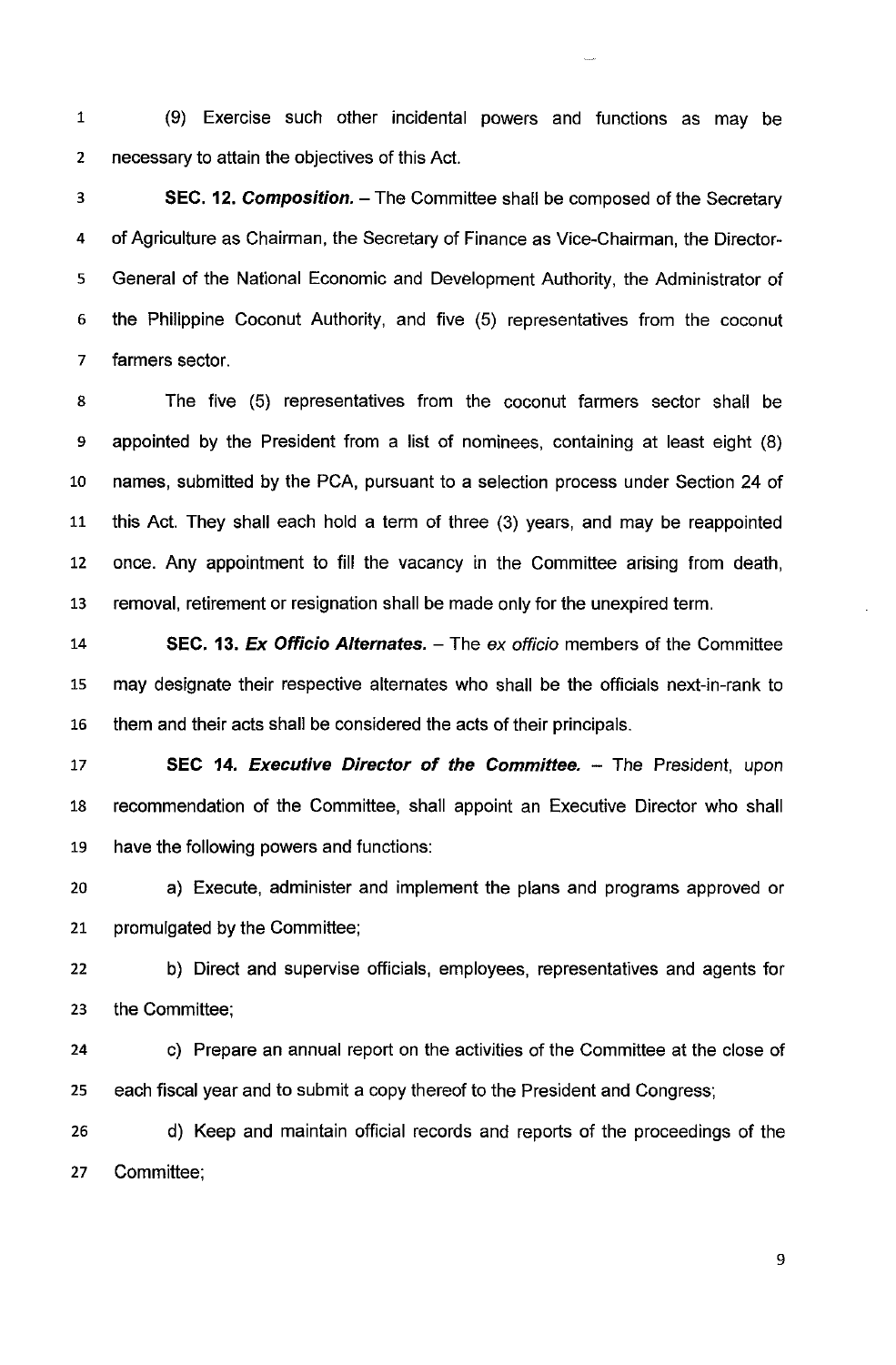1 e) Administer oaths in all matters falling within the jurisdiction of the Committee; and

f) Exercise such other duties as may be vested by the Committee that are consistent with the provisions of this Act.

**SEC. 15. Meetings.** - The Committee shall meet as frequently as may be necessary and expedient to discharge its responsibilities: Provided, That, it shall meet at least once a month.

8 The presence of at least a majority of the members of the Committee shall 9 constitute a quorum, and the concurrence of a majority of the members present at a meeting at which a quorum exists shall be adequate for any decision by the 11 Committee: Provided, That, where the matter involves the approval of (i) any disposition or privatization proposal involving more than Five Hundred Million Pesos (PhP500,000,000.00), (ii) any proposed investment involving more than One Hundred Million Pesos (PhP100,000,000.00), and (iii) the utilization of the Trust Income in amounts exceeding Fifty Million Pesos (PhP50,000,000.00), the approval of at least a majority of the members of the Committee shall be required.

**SEC. 16. Legal Counsel.** - The Secretary of Justice shall be the ex-officio adviser to the Committee on legal matters.

 $\mathsf{D}$  V

#### **Coconut Farmers and Industry Development Plan**

**SEC. 17. Preparation of the Coconut Farmers and Industry Development Plan.** - The National Economic and Development Authority, Department of Agriculture, Department of Agrarian Reform, Department of Trade and Industry, Department of Science and Technology, Department of Energy, Department of Public Works and Highways, Department of the Interior and Local Government, and the 26 National Anti-Poverty Commission are herein constituted as an ad-hoc committee 27 that will prepare the "Coconut Farmers and Industry Development Plan," herein referred to as the "Plan." The Director-General of the National Economic and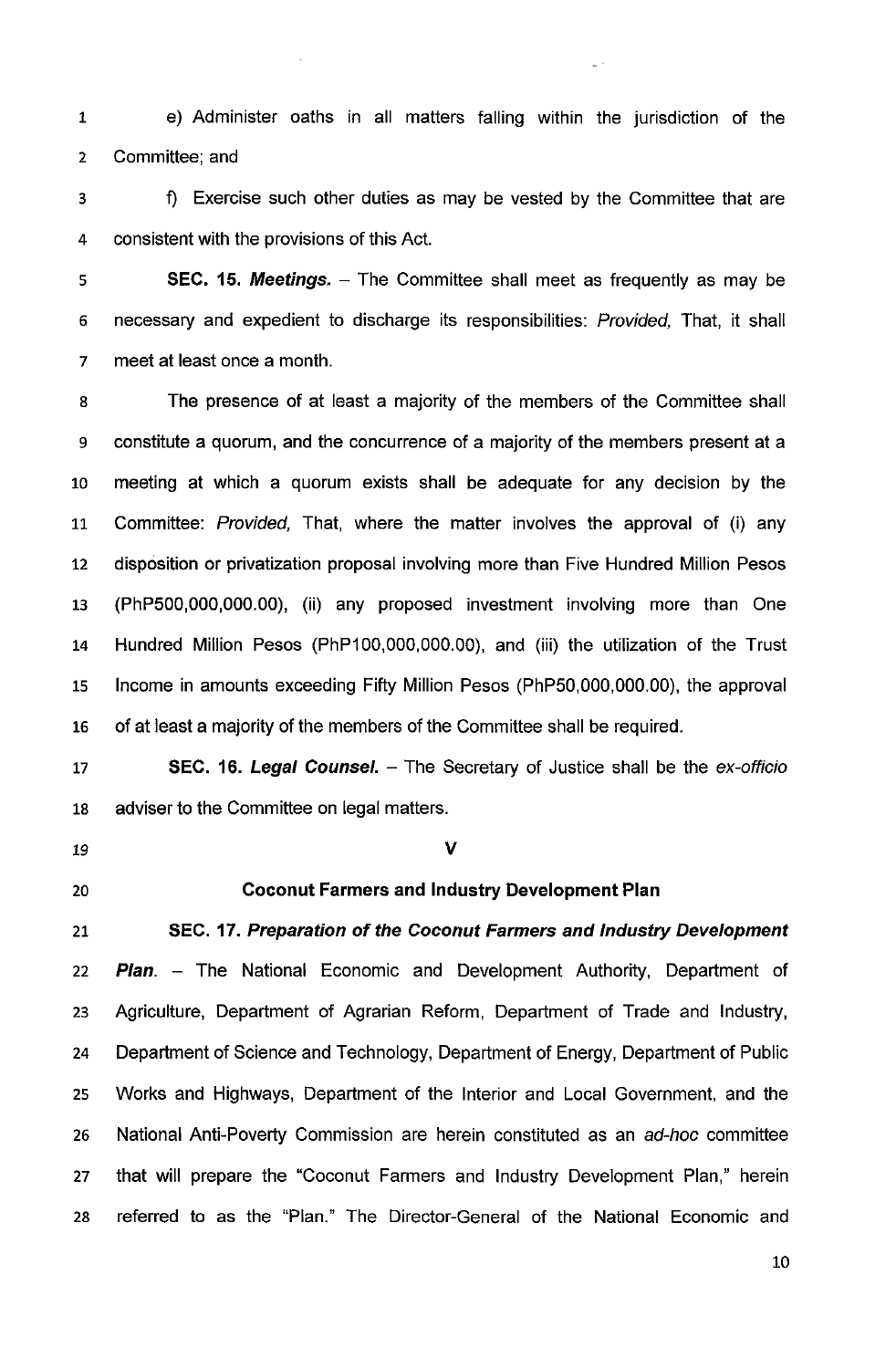1 Development Authority shall be the Chairman of the ad hoc committee. In the 2 preparation of the Plan, the ad-hoc committee shall consult with representatives of 3 the coconut industry, including coconut farmers organizations.

 $\sim$   $\sim$ 

4 The Plan shall set the directions and policies for the rehabilitation and 5 development of the coconut industry.

6 In the formulation of the Plan, the Committee shall be guided by the following 7 objectives:

8 a) increased farm productivity and incomes of coconut farmers;

9 b) establishment of coconut-based enterprises

10 c) rehabilitation of the coconut industry towards global competitiveness; and

11 d) poverty alleviation and social equity.

12 The Plan shall include a national program for (a) coconut productivity, 13 including intercropping and livestock raising; (b) community-based coconut 14 enterprises, including integrated processing of coconut products and downstream 15 products; (c) coconut farmers organization and development; and (d) social 16 protection that directly benefit coconut farmers and farm workers, such as, but not 17 limited to, medical and/or health and life insurance services, educational scholarships 18 for deserving students coming from families of coconut farmers, or beneficiaries of 19 the Coconut Levy Funds, in case these social protection programs are not funded by 20 an appropriations law or any other special law, or where funding is insufficient.

21 For the avoidance of doubt, programs relating to planting, replanting, 22 fertilization, research and development, market promotion, farm-to-market roads, and 23 direct lending, shall be funded though regular appropriations.

24 The Plan shall provide an indicative funding requirement or allocation for the 25 implementation of any and all of the programs and projects to be funded by the Trust 26 Income, which funding or allocation shall be itemized or broken down on a project-to-27 project basis: Provided, That, (i) for projects which are recurring, or to be 28 implemented on a regular basis, the allocation shall indicate the annual fund that may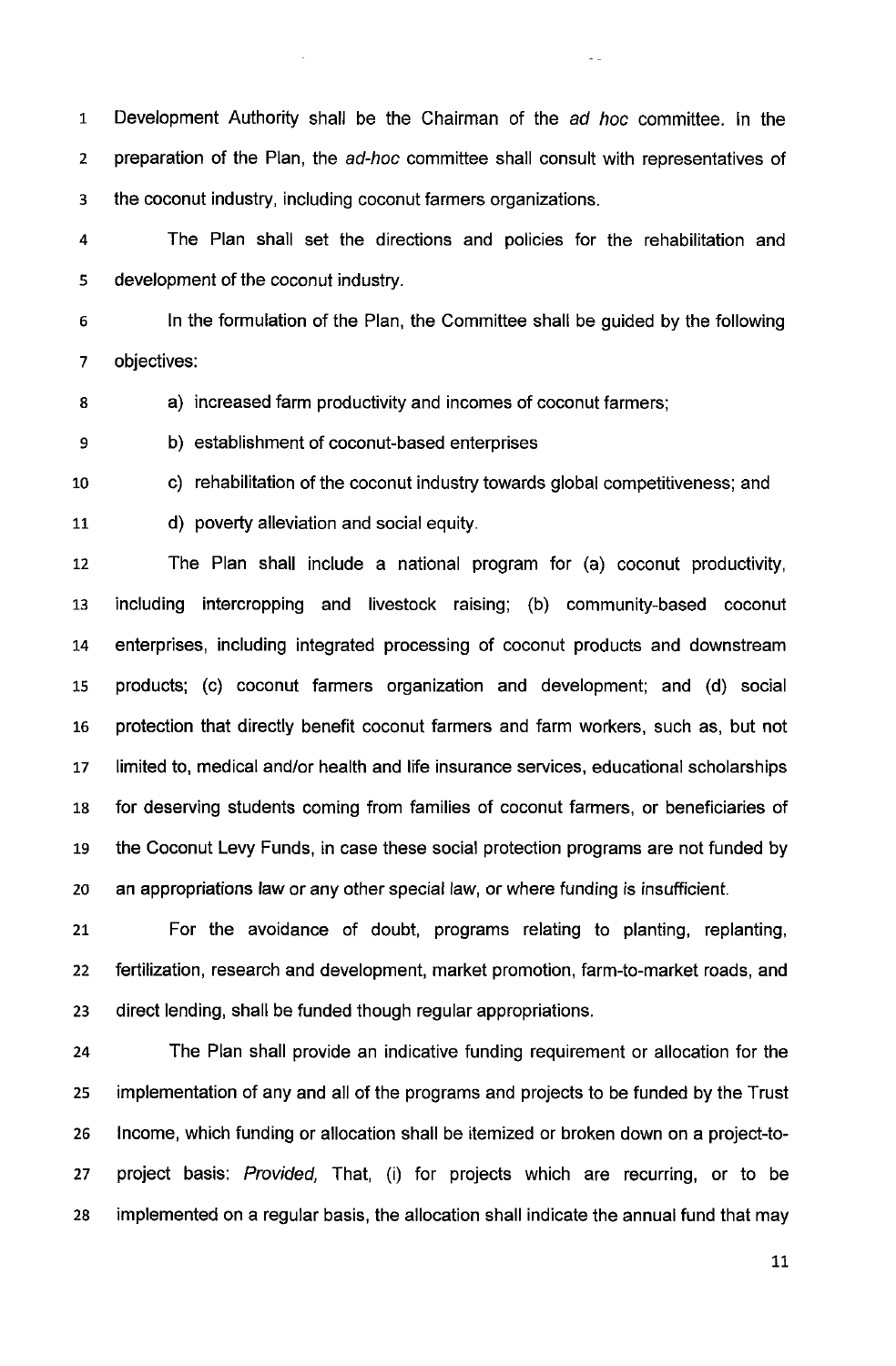1 be required to implement said project; and (ii) for projects that are to be implemented 2 or concluded within a period of time, the allocation shall indicate the total fund that 3 may be required for the implementation of the whole project, itemized according to the phases or stages of said project.

5 Within one hundred eighty (180) days from the start of the effectivity of this Act, the Plan shall be submitted to the President, through the Committee, for approval. Thereafter, the Committee shall approve the disbursements of funds in accordance with the provisions of this Act.

9 Any amendment to the Plan shall require the approval of the President.

VI

#### 11 Privatization of the Coconut Levy Assets

12 SEC. 18. Privatization of the Coconut Levy Assets. - To increase the benefits that can be provided to the coconut farmers and enhance the development of the coconut industry, all Coconut Levy Assets transferred to the Privatization and Management Office shall be privatized or disposed within five (5) years from the effectivity of this Act.

# SEC. 19. Additional Mandate of the Privatization and Management Office

**(PMO).** – In addition to its powers, duties and functions under Executive Order No. 323 dated December 6, 2000, the PMO, shall, for and in behalf of the National Government, take title to and possession of, conserve, provisionally manage, and dispose of the Coco Levy Assets.

22 In the discharge of its mandate, the PMO is hereby empowered to (i) formulate and implement the marketing and disposition program of the Coco Levy Assets; (ii) execute and deliver, on behalf of the National Government, deeds of sale, contracts, trust instruments, and other legally operative documents as may be necessary or appropriate to convey title to, take possession of, and conserve, such assets; (iii) 27 engage external expertise as may be necessary in the fulfillment of its tasks under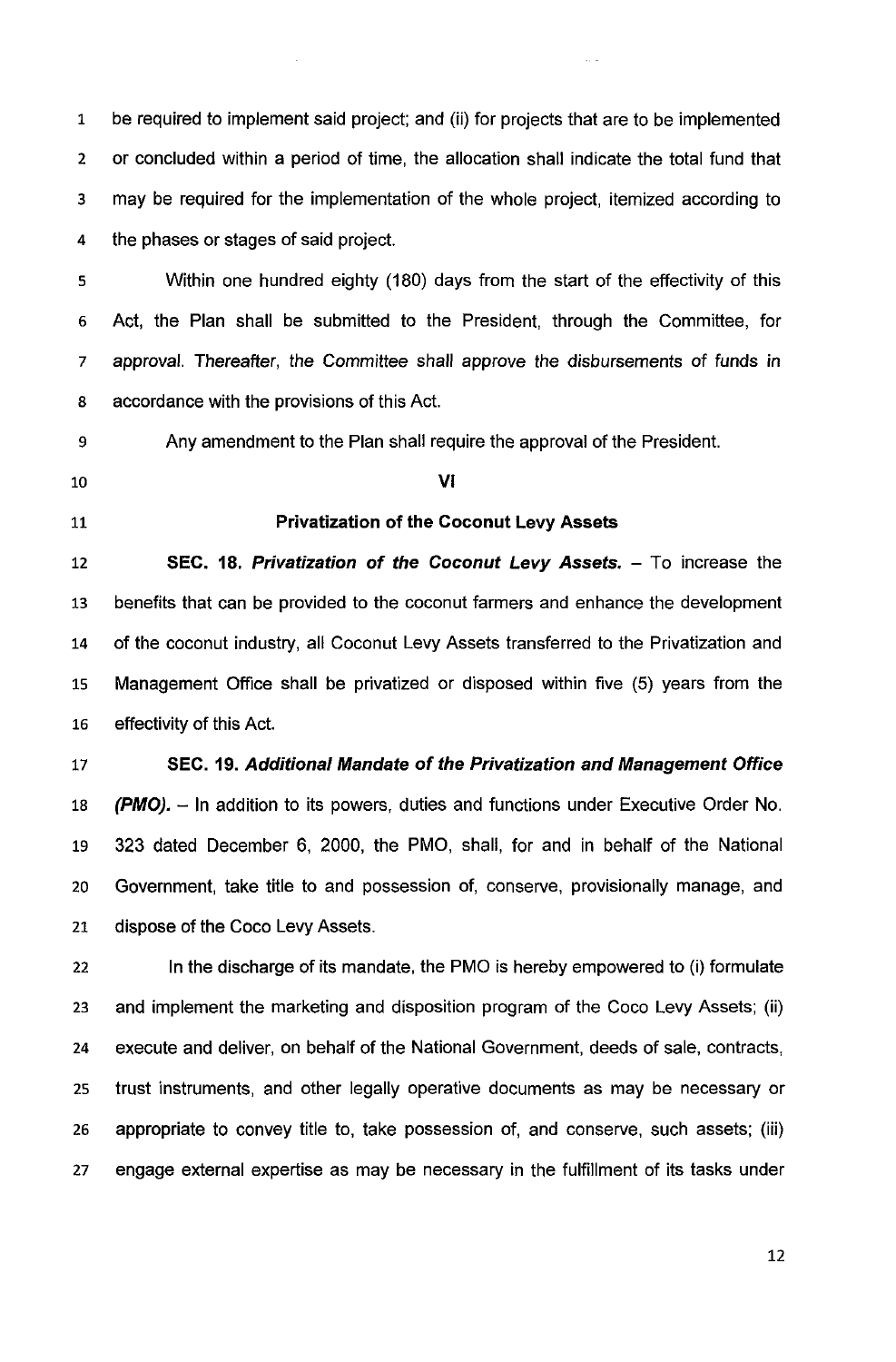1 this Act; and (iv) adopt internal rules and regulations in relation to the marketing and disposition of the Coconut Levy Assets.

Any and all sales and other modes of privatization or disposition shall not be considered final unless and until approved by the Committee.

**SEC. 20. Powers of the Privatization and Management Office.** - The PMO 6 shall prepare the privatization plans and policies of the Coconut Levy Assets 7 transferred to it. It is empowered to enter into sales through public bidding, negotiated sale, lease, or any form of divestment or transmission of rights over the 9 Coconut Levy Assets, including a partnership with the private sector in the 10 management or operation of these Coconut Levy Assets prior to actual sale or 11 disposition.

Prior to the implementation of any privatization plan, the PMO shall have the following powers:

(i) require anyone or more of the subject corporations to adopt and implement cost-reduction measures to enhance the viability, and therefore the disposability of such corporations, to potential buyers, including measures requiring personnel retrenchment plans or other forms of corporate downsizing;

18 (ii) direct anyone or all of the subject corporations to submit to the PMO, within fixed time-tables, such reports and information as the PMO may require in the 20 exercise of its ownership, administrative, and disposition over such corporations or their assets; and

(iii) cause the subject corporations to undergo merger, consolidation, spin-off, or other corporate acts of reformatory nature as it may deem necessary or desirable 24 to expedite the disposition and privatization under this Act.

In all such cases, no corporate measure shall be implemented without the 26 approval of the Committee.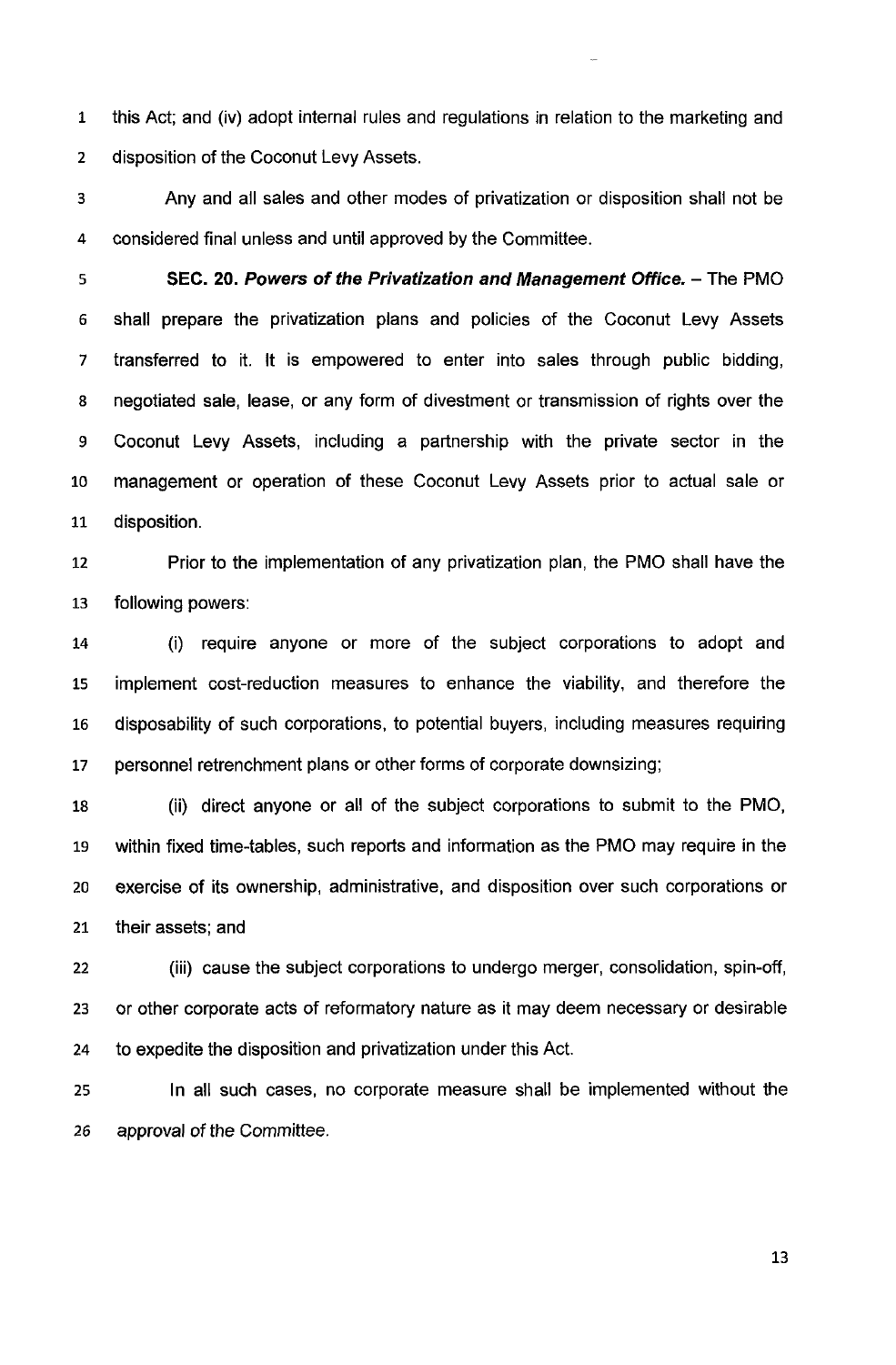1 Nothing herein shall be construed as authorizing the Committee or the PMO to 2 rehabilitate, or allow reinvestments of, any and all Coconut Levy Assets transferred to 3 the National Government.

4 **SEC. 21. Committee to Determine Transfer Value.** - The Committee is 5 hereby vested with full and complete powers and prerogatives to determine transfer 6 values and related valuations at which the Coconut Levy Assets shall be transferred 7 and conveyed to the PMO pursuant to the mandate of this Act and upon reasonable 8 consultation with the COA or a third-party appraiser: Provided, That any valuation 9 approved by the Committee for purposes of the transfer to the PMO shall not be 10 deemed a condonation, waiver, or extinguishment of any obligation by any third party 11 whose vested rights may be impaired by such transfer.

12 **SEC. 22. Remittance of Proceeds of Privatization.** - Any provision of law to 13 the contrary notwithstanding, all proceeds or receipts from the sale of Coconut Levy 14 Assets, except portions thereof for reimbursable custodianship and operational 15 expenses or such amount approved by the Committee to be retained by the PMO, 16 shall be remitted directly to the Trust Fund.

17 **SEC. 23. Reporting Requirements.** - The Committee shall, on a semi-annual 18 basis, submit to the President and to Congress a report on the status of disposition of 19 the Coconut Levy Assets, which shall include, among others, a description of the 20 individual assets disposed of, their purchasers thereof, .the consideration received 21 therefor, and the agreed terms of payment.

22 The PMO shall, within three (3) months following the closure of books at the 23 end of each fiscal year, submit a comprehensive annual report duly approved or 24 endorsed by the Committee, to the President and Congress on the status of its 25 privatization efforts and its disposition program for the Coconut Levy Assets, which 26 shall include the items described in the immediately preceding paragraph.

 $\frac{1}{27}$  **VII** 

#### 28 **Miscellaneous**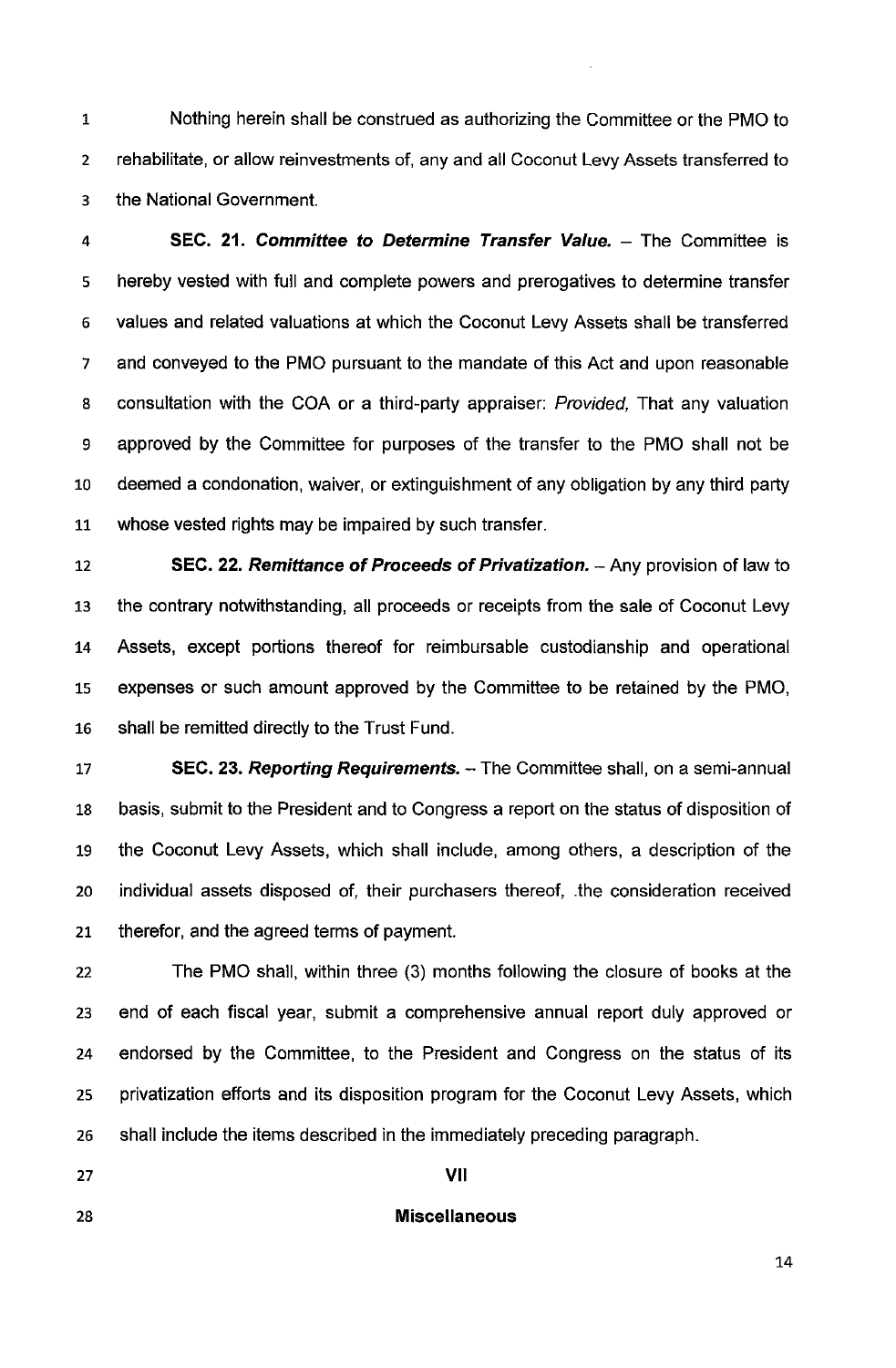**SEC. 24. Selection of Representatives of the Coconut Farmers Sector.** - Within thirty (30) days following the effectivity of this Act, the PCA shall promulgate a 3 selection process of nominees as representatives of the coconut farmers sector in the Committee. The nominees shall be validated and shortlisted from the coconut 5 farmers registry of the PCA: Provided, That the PCA shall first complete its coconut farmers registry before the selection process can commence. The list of nominees shall be submitted to the President not later than sixty (60) days from the start of the 8 selection process.

**SEC. 25. Applicability of Republic Act No. 10149 and Executive Order 323.** - In case of doubt in the interpretation of the provisions of this Act, the 11 provisions of Republic Act No. 10149, otherwise known as the "GOCC Governance Act of 2011," and Executive Order 323, entitled "Constituting an Inter-Agency Privatization Council (PC) and Creating A Privatization and Management Office (PMO) Under The Department of Finance For The Continuing Privatization of 15 Government Assets and Corporations," except Sections 2 and 3 of Article IV of E. O. 16 323, shall apply suppletorily.

**SEC. 26. Implementing Rules and Regulations.** - Within ninety (90) days 18 from the date of effectivity of this Act, the Committee, in consultation with the PMO, 19 shall formulate and promulgate the rules and regulations for the proper implementation of this Act.

**SEC. 27. Congressional Oversight.** - The Congressional Oversight Committee on Agricultural and Fisheries Modernization (COCAFM) shall exercise oversight on the implementation of this Act.

**SEC. 28. Separability Clause.** - If any provision of this Act is declared invalid 25 or unconstitutional, the other provisions not affected by such declaration shall remain 26 in full force and effect.